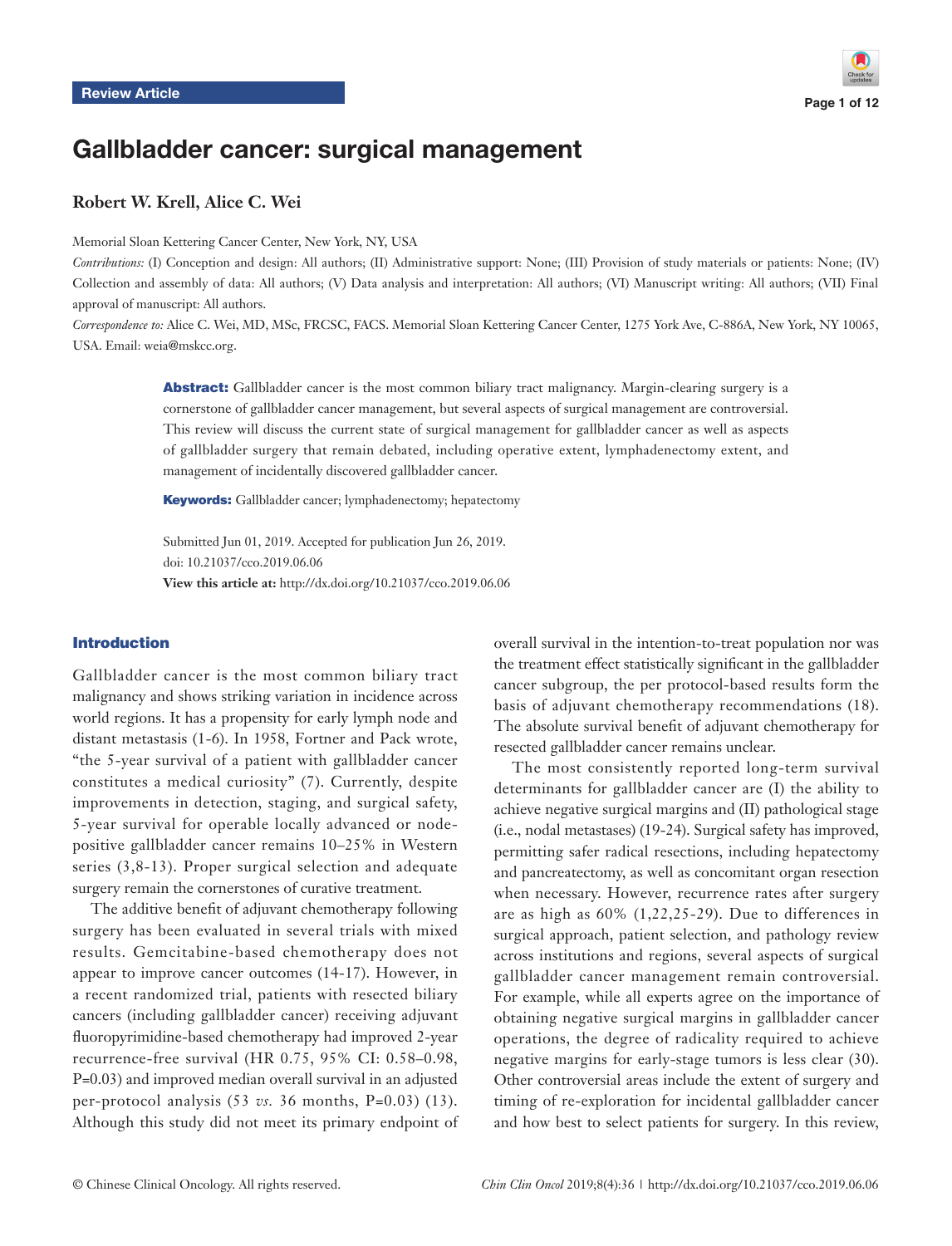| T stage          | Description                                                                                                                                                                        |
|------------------|------------------------------------------------------------------------------------------------------------------------------------------------------------------------------------|
| T1a              | Tumor invades the lamina propria                                                                                                                                                   |
| T <sub>1</sub> b | Tumor invades into but not through the muscularis                                                                                                                                  |
| T <sub>2</sub>   | Tumor invades the perimuscular connective tissue without involving the serosa [for peritoneal-sided tumors (T2a)] or the<br>adjacent liver tissue [for hepatic-sided tumors (T2b)] |
| T3               | Tumor violates the peritoneum (for peritoneal-sided tumors), invades the liver and/or one adjacent extrahepatic major organ<br>or bile duct                                        |
| T4               | Tumor invades major vascular structures (portal vein, hepatic artery) or invades more than one extrahepatic major organ or<br>bile duct                                            |

| Table 1 American Joint Commission on Cancer, 8th edition Gallbladder Primary Tumor Staging |  |
|--------------------------------------------------------------------------------------------|--|
|--------------------------------------------------------------------------------------------|--|

Adapted from (36).

we discuss the rationale for and approaches to marginclearing surgery across different disease stages and highlight controversial areas within gallbladder cancer surgical management.

### *Diagnosis and staging of gallbladder cancer*

The symptoms and signs of gallbladder cancer are vague, and most gallbladder cancers are diagnosed during or after cholecystectomy performed for other indications (1,21,26,31). Weight loss and jaundice, when present, generally indicate advanced disease with a low likelihood of long-term survival (32,33). Gallbladder polyps are a common finding on abdominal ultrasound, with the overwhelming majority being benign and, in general, safe to be followed with serial ultrasound exams. Larger polyps (>1 cm) are more likely to be neoplastic; however, the overall invasive cancer rate is <10% even for large polyps (34,35). When a workup for abdominal pain or biliary symptoms suggests a gallbladder mass, highquality cross-sectional imaging (i.e., CT or MRI) is warranted to evaluate resectability, including assessing for suspicious lymphadenopathy and intrahepatic and/ or peritoneal metastases. Sometimes the preliminary T stage can be ascertained by imaging studies (*Table 1*) (36). PET/CT and/or diagnostic laparoscopy can be useful for staging in select cases, such as patients with suspected T3 or T4 tumors (37-40). Some studies show PET/CT or laparoscopy findings will change clinical management in 15–25% of patients (38,40,41). Sensitivity of PET/CT for detecting metastatic disease at any site is 50–60%, with higher detection for nodal metastases (sensitivity 70% and specificity >90%) and lowest for peritoneal

metastases (41).

Gallbladder cancers frequently metastasize to regional lymph nodes, with up to 33% of patients with T2 tumors and up to 60% of patients with T3 tumors harboring nodal metastases (9,42,43). It has long been recognized that periaortic and aortocaval nodes portend a similar prognosis as distant metastatic disease (44-47). Further, 'skip' metastases (e.g., retropancreatic nodal metastases without hepatoduodenal ligament node metastases) are found in 3–5% of patients (43,48). The number of nodal metastases, rather than the specific location, improves prognostic discrimination and has been incorporated into the most recent American Joint Committee on Cancer (AJCC) 8th edition staging scheme (36,49,50).

### *Rationale for radical gallbladder resection*

The gallbladder lacks a peritoneal covering on its hepaticfacing side. Instead, the boundary between the gallbladder and liver is the cystic plate, which is a continuation of Glisson's capsule (51). For this reason, gallbladder cancers that invade the muscularis (i.e., T1b–T2) have a propensity to invade the liver. Up to 33% of patients with T2 tumors have micrometastases in the adjacent liver parenchyma (22). It is for this reason that simple cholecystectomy, performed for benign disease, is inadequate for all but the earliest-stage (i.e., T1a) gallbladder cancers. Simple cholecystectomy involves dissection between the gallbladder muscularis and the cystic plate. This approach is not optimal for patients with T2–T4 tumors as it risks leaving residual disease. Moreover, simple cholecystectomy typically does not include removal of cystic duct lymph nodes, and as a result, nodal staging is inadequate with this procedure.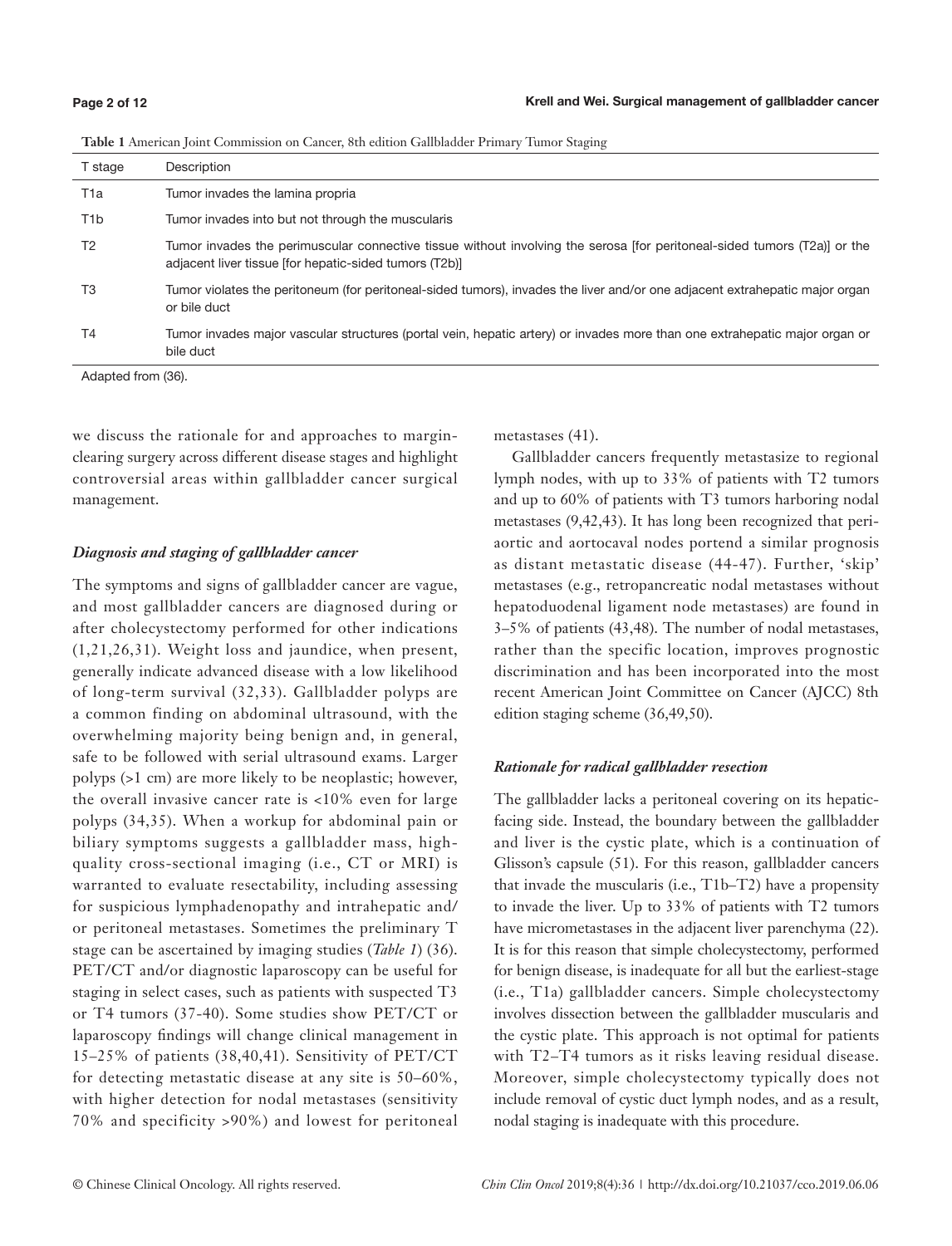

**Figure 1** Extent of radical cholecystectomy, including lymph node clearance for early-stage disease. Adapted with permission from Qadan and Kingham (52).

Radical (extended or margin-clearing) cholecystectomy removes the gallbladder with a margin of normal liver tissue and includes regional lymphadenectomy (*Figure 1*). This procedure is used to improve staging and decrease the risk of recurrence. In addition to liver resection, adequate lymphadenectomy of the porta hepatis should be performed with the goal of assessing six or more regional nodes (30,49). The degree of hepatic resection should be tailored based on the anatomic location of the primary gallbladder tumor. Experts agree that at a minimum the liver surrounding the gallbladder fossa in segments 4b/5 (*Figure 1*) should be resected for optimal margin clearance (30). Given the proximity of the gallbladder infundibulum to the porta hepatis and liver inflow structures (particularly the right hepatic artery, right portal vein, and right and common bile duct), tumors near the right portal structures may require more extensive hepatectomy, at times a formal right hemi-hepatectomy or right trisegmentectomy, for margin clearance. More advanced (T3–T4) tumors may involve the stomach, right colon, and/or duodenum as well as the liver. In these cases, *en bloc* resection of the involved organs with gastrectomy, colectomy, duodenal resection, or pancreatoduodenectomy may be required to achieve clear margins.

### *Primary gallbladder cancer: general approach*

For suspected primary gallbladder cancer, our approach is tailored per patient to achieve adequate tumor clearance and staging while minimizing perioperative morbidity. For

patients referred with a gallbladder mass, staging with highquality cross-sectional imaging, PET/CT, and/or diagnostic laparoscopy based on tumor characteristics or imaging findings concerning for advanced-stage disease (e.g., suspicious aortocaval lymph nodes or peritoneal studding) is performed. If the staging workup is inconclusive or there is a low likelihood of cancer (e.g., a gallbladder polyp), it is reasonable to offer cholecystectomy for pathologic confirmation. Stage for stage, patients undergoing marginclearing resection following cholecystectomy have similar long-term survival as those undergoing upfront radical resection (9,53,54). Modifications of a standard cholecystectomy, including resection of the cystic duct lymph node, are made where appropriate. If final pathology confirms T1a gallbladder cancer, no further surgical treatment is advised. For patients with T1b or higher-stage tumors who are fit for major abdominal surgery and have no evidence of inoperable disease, we offer margin-clearing surgery with regional lymphadenectomy.

# *Controversies in radicality: roles of extended hepatectomy and bile duct resection*

A variety of approaches to ensure R0 (marginnegative) resection and adequate lymphadenectomy have been proposed. There is agreement that standard cholecystectomy does not provide adequate tumor clearance or staging information for T2–T4 tumors. However, whether to perform margin-clearing surgery for T1b tumors as well as the extent of resection required to achieve adequate clearance and staging for T2 tumors are controversial. George Pack was the first proponent of right hepatectomy for definitive gallbladder cancer surgery in the US; in his view, "the actual and potential area of spread can most adequately be removed by total right hepatic lobectomy" (7). Since Pack's work in the 1950s, there has been persistent variation and debate regarding the surgical extent for gallbladder cancer, especially regarding the extent of hepatectomy, lymphadenectomy, routine bile duct resection (BDR), and routine port site resection (in the case of the previously explored patient).

There are no randomized trials comparing more *vs.* less extensive surgery for gallbladder cancer. However, there has been a growing trend away from major hepatectomy procedures and extensive resections in the absence of clinically involved structures. There is now emerging consensus that routine major liver resection is not indicated, and that view has been solidified in a recent multi-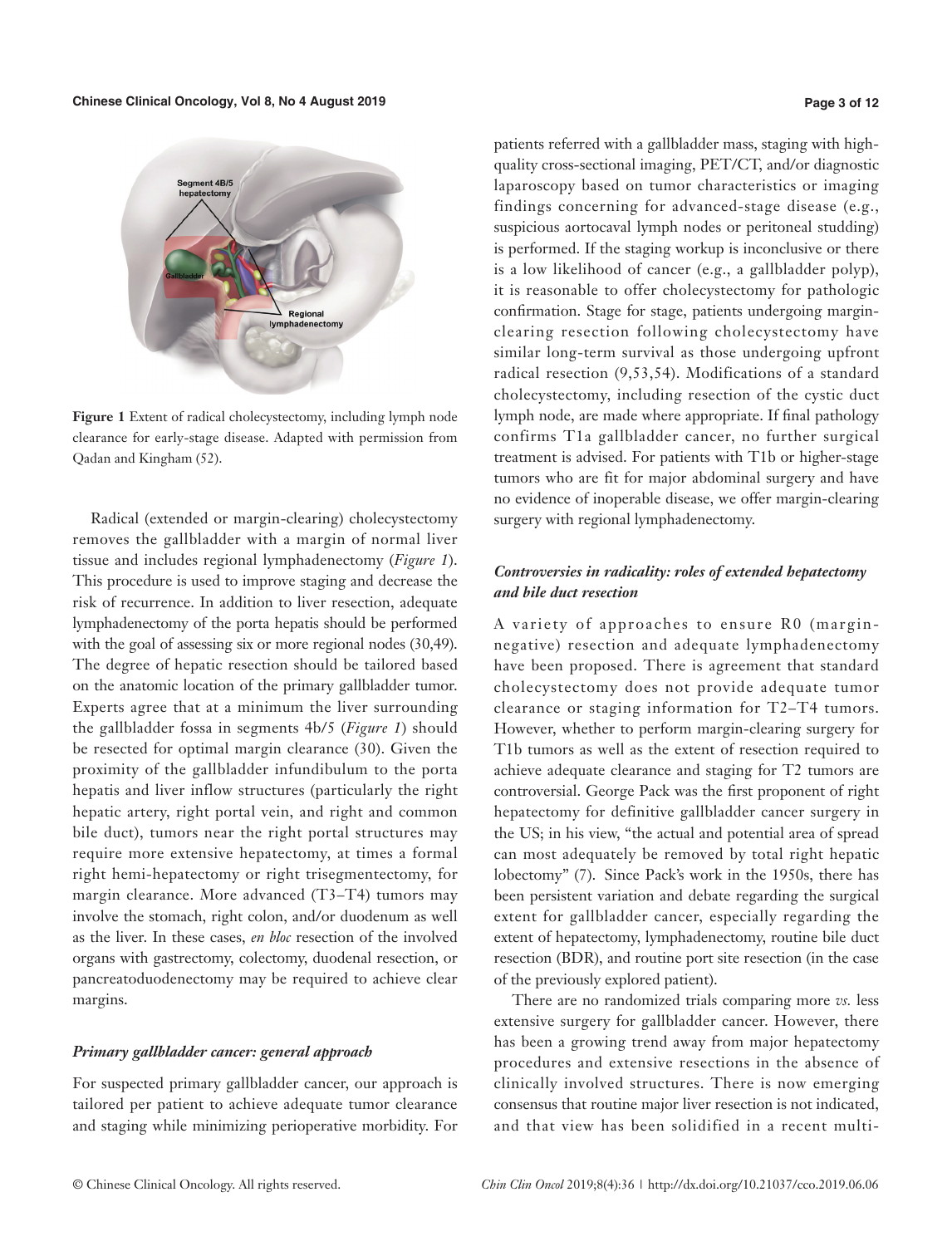#### **Page 4 of 12**

organizational joint consensus statement (30). Based on available data, we recommend (I) liver resection tailored to achieve negative margins for T1b-T4 tumors, (II) retrieving at least four, ideally at least six, lymph nodes in patients without clinically involved nodes for staging, and (III) BDR for involved cystic duct/common bile duct. We advise against major hepatectomy unless major inflow or outflow structures are involved, and we advise against routine BDR or port-site resections if those structures are not clinically involved.

# **Hepatectomy, bile duct resection, and extended organ resections**

Between 10–25% of patients undergoing curativeintent surgery for gallbladder cancer will require major (>3 segment) hepatectomy, and up to 3% will undergo pancreaticoduodenectomy (1,12,29,55). Historically, Western series reported perioperative mortality rates as high as 20% for gallbladder cancer operations requiring major hepatectomy (56). While hepatectomy and pancreatectomy safety have improved in general, modern series show perioperative mortality remains 1–5% for patients undergoing hepatectomy or pancreatectomy for gallbladder cancer (8,9,55). While morbidity and mortality for such procedures are well-described, their value in cancer control is less well understood given the lack of prospective data assessing the influence of more extensive surgery on survival.

To address this knowledge gap, D'Angelica *et al.* reported their experience with 104 gallbladder cancer patients who underwent surgery from 1990–2002 (55). Nearly twothirds of patients undergoing major hepatectomy (15% of all patients) in this series had 'empiric' resections, in other words, major hepatectomy in the absence of clinically involved structures mandating major hepatectomy for clearance. Patients subjected to hepatectomy for any reason had similar survival but twice the complication rate as patients undergoing less extensive liver resections (41% *vs.* 19%, P<0.01). All postoperative mortality (5%) occurred in patients who had major hepatectomy and BDR.

Similarly, Araida *et al.* showed that patients with T2 or T3 primary tumors had similar long-term outcomes regardless of the extent of hepatectomy as long as a clear margin was achieved and lymphadenectomy was performed (57).However, patients undergoing major hepatectomy had twice the postoperative complication rate as those undergoing more limited resection of the liver adjacent to the gallbladder fossa (i.e., segments 4b/5) (22% *vs.* 10%). In addition, a large population-based registry study from Japan also found no survival difference between radical marginclearing gallbladder cancer resections (i.e., involving major hepatectomy or pancreatectomy) *vs.* more limited margin-clearing resections (partial hepatectomy) when accounting for cancer stage (20). For patients with stage II or III disease, there were no differences in R0 resection rates between 524 patients undergoing limited marginclearing resections of the liver and/or common bile duct and the 132 undergoing radical margin-clearing resections (85–95% in each group). There was an association between radical resection and decreased 5-year survival for patients with stage III disease (39% for radical resection *vs.* 51% for limited resections, P<0.01). Together, these data suggest routine radical hepatectomy is unwarranted as it increases morbidity without a survival benefit and form the basis of expert guidelines advising against routine major hepatectomy (30).

Some surgeons advocated routine BDR to facilitate lymph node clearance (58). However, several studies have shown similar lymph node yield regardless of whether BDR is performed (42,49,59). Operations with BDR entail higher operative morbidity and mortality (55,59). In the D'Angelica *et al.* series, patients subjected to BDR for any reason had similar survival but twice the complication rate as patients without BDR (33% *vs.* 13%, P=0.03). Most experts, therefore, eschew routine BDR (30,60). A positive cystic duct stump margin is predictive for common bile duct involvement (42). As a result, most experts recommend selective BDR only for patients with positive cystic duct stumps and/or clinically suspicious common bile duct involvement (30).

#### **Lymphadenectomy extent**

Five-year survival for patients with lymph node metastases is 10–25% in most Western series (11,12,19,49,61). These rates are lower than those reported in Japanese and Korean series, and the reasons underlying this survival difference are currently unknown (20,44,46,62,63). Given the prognostic significance of lymph node metastases, lymphadenectomy is valuable for staging. Several groups have shown that nodal metastases are more commonly encountered when at least three lymph nodes are retrieved, while more recent data suggest four nodes may be adequate for staging (49,64,65). Furthermore, patients staged as N0 based on the retrieval of at least six lymph nodes showed improved 5-year disease-specific survival *vs.* those staged as N0 based on fewer nodes (72% *vs.* 45%, P<0.01) (49,66). These data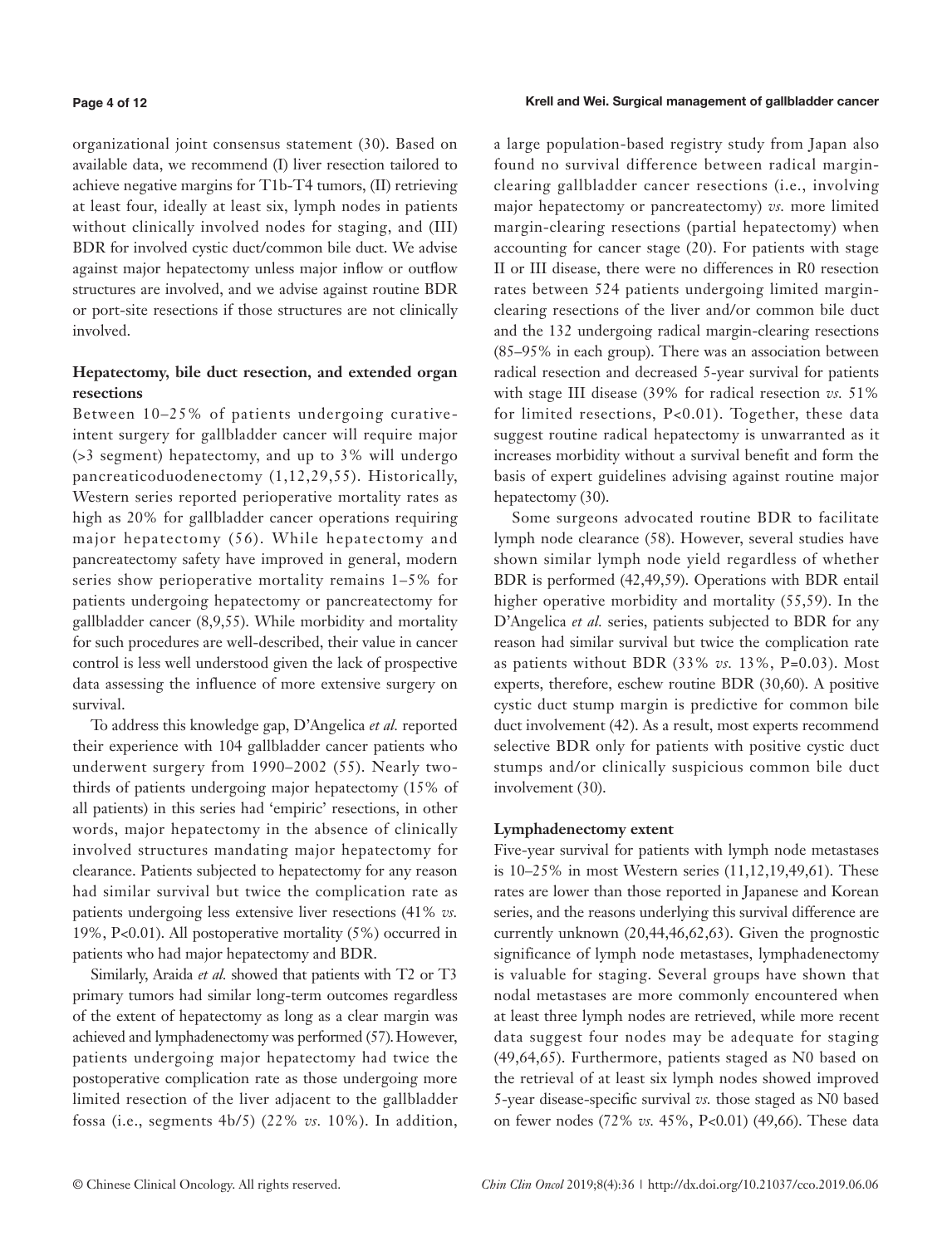highlight the importance of retrieving between four and seven nodes, and ideally at least six nodes, for adequate staging. They also highlight the difficulty in obtaining an adequate number of nodes. In Western series, the number of patients undergoing 'inadequate' lymphadenectomy (i.e., fewer than six nodes) ranges from 79–95%, whereas in a large Korean series, the proportion of patients with fewer than three nodes retrieved is 7% (12,49,63,65). The reasons underlying regional differences in lymphadenectomy yields are likely complex and beyond the scope of this review.

While the prognostic importance of lymph node metastases is well-established, the therapeutic advantage of lymphadenectomy is unclear. Among patients with nodal metastases, both the number and ratio of positive to normal nodes have prognostic utility across centers and in diverse patient populations (43,50,62,64,66,67). However, there are no randomized trials comparing outcomes for more *vs.* less extensive lymphadenectomy in this disease. As such, the primary roles of lymphadenectomy are for staging and guiding the use of adjuvant chemotherapy. Several groups have shown that survival rates for patients with peri-aortic lymph node involvement are similar to those with distant metastatic disease (45,62). Careful consideration should be given to assessing distant lymph nodes prior to embarking on major resection. Based on available data, we recommend routine portal lymphadenectomy with at least six nodes retrieved to ensure adequate staging. However, there are no data that support a therapeutic role for lymphadenectomy.

#### **Surgical extent for T1–T2 cancers**

T1 tumors generally have an excellent 5-year prognosis, with most series reporting survival rates of 75% or higher for patients with T1 tumors selected for surgery (20,27,31,68,69). As opposed to T1a tumors, T1b tumors are more likely to be associated with lymph node metastases and decreased 5-year survival (69-71). Some surgeons report an association between margin-clearing surgery and lymphadenectomy and improved survival for patients with T1b tumors (70,72), but others report long-term outcomes equivalent to simple cholecystectomy (68,73). Accordingly, the value of hepatic resection and lymphadenectomy remains debated for patients with T1b tumors. Most experts agree that simple cholecystectomy is sufficient for T1a tumors as the likelihood of residual disease or lymph node metastases is exceedingly small (<5%) following simple cholecystectomy (30,69). Many advocate for marginclearing surgery and lymphadenectomy for T1b tumors given the higher rates of lymph node metastases, especially in young patients, as long as the patient is fit for surgery (30,72). We generally advise margin-clearing surgery with lymphadenectomy for young and/or fit patients.

While the debate for T1 tumors centers around simple cholecystectomy, most experts agree that more extensive surgery is required for T2 tumors. The value of hepatectomy and lymphadenectomy for T2 tumors has been reported in several studies comparing survival differences between patients who underwent such procedures to those who refused further surgery after a T2 gallbladder cancer was encountered at a previous operation (9,53,74). In all studies, patients selected for margin-clearing surgery displayed longer median and 5-year survival than those undergoing simple cholecystectomy. For example, Fong *et al.* showed margin-clearing or more radical resections were associated with significantly higher 5-year survival compared to cholecystectomy alone (61% *vs.* 19%, P<0.05) (9).

The extent of surgery required for T2 tumors may also be linked to whether the tumor originates from the hepatic or the peritoneal side of the gallbladder (22,75). Shindoh *et al.* assessed surgical radicality across four institutions (in Chile, Japan, Italy, and the US) focusing on survival differences according to primary tumor location (22). This study found higher rates of hepatic residual disease (33% *vs.* 6%, P<0.001) when patients' primary tumors were on the hepatic side as opposed to the peritoneal side. Interestingly, patients with peritoneal-sided tumors selected for radical re-resection (margin-clearing hepatic resection and lymphadenectomy) showed increased 5-year survival rates compared to those without re-resection (76% *vs.* 50%, P<0.01). In contrast, hepatic-sided T2 tumors demonstrated decreased 5-year survival compared to peritoneal sidedtumors and there were no differences observed between patients selected for margin-clearing resection *vs.* those undergoing simple cholecystectomy alone (48% *vs.* 29%, P=0.19). However, other groups have not found similar associations between primary tumor location and recurrence (28). Furthermore, the biological basis for a survival difference based on T2 tumor origination site is unclear. We postulate that hepatic-sided tumors may have a greater propensity for early spread, but future studies are required to understand the reasons for the observed survival differences and whether hepatic-sided primary tumors require larger margins (more extensive liver resection) than peritoneal-sided tumors for clearance. In any case, tumor sidedness should be considered when planning the margin of adjacent liver that should be resected to ensure a clear margin is obtained.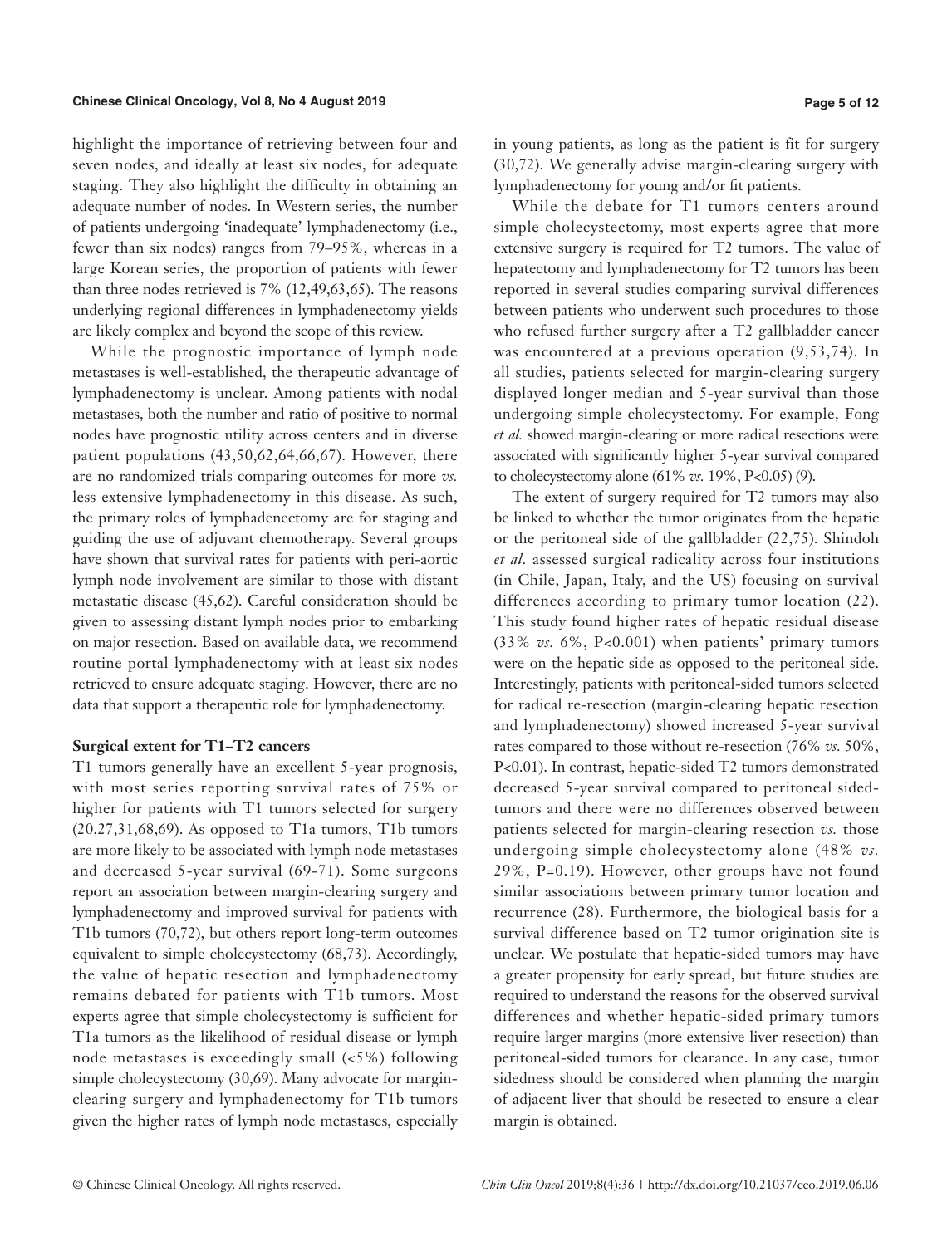#### **Page 6 of 12**

#### Krell and Wei. Surgical management of gallbladder cancer

| Series             | Year      | Re-resection rate | No residual disease | R0 re-resection | R1 or R2 re-resection or non-<br>therapeutic laparotomy |
|--------------------|-----------|-------------------|---------------------|-----------------|---------------------------------------------------------|
| Shih, 2007 (54)    | 1995-2004 | 74% (39/53)       | <b>NR</b>           | NR.             | 15% (6/39)                                              |
| Pawlik, 2007 (42)  | 1984–2006 | 100%              | 39% (45/115)        | 42% (48/115)    | 19% (22/115)                                            |
| Duffy, 2008 (26)   | 1995–2005 | 66% (136/206)     | 26% (35/136)        | 36% (49/136)    | 38% (52/136)                                            |
| Fuks, 2011 (31)    | 1998–2008 | 68% (188/218)     | 35% (65/188)        | 43% (80/188)    | 23% (43/188)                                            |
| D'Hondt, 2013 (21) | 1998-2008 | 84% (38/45)       | 29% (11/38)         | 45% (17/38)     | 26% (10/38)                                             |
| Ausania, 2013 (81) | 2003-2011 | 49% (24/49)       | 58% (14/24)         | 13% (3/24)      | 29% (7/24)                                              |
| Barreto, 2014 (27) | 2003-2010 | N <sub>R</sub>    | 59% (96/163)        | 19% (31/163)    | 22% (36/163)                                            |
| Butte, 2014 (71)   | 1998–2009 | 86% (116/135)     | 46% (53/116)        | 39% (45/116)    | 16% (18/116)                                            |
| Ethun, 2017 (82)   | 2000-2014 | 78% (207/266)     | 35% (73/207)        | 42% (87/207)    | 23% (47/207)                                            |

**Table 2** Incidental gallbladder cancer management, recent surgical series

NR, not reported.

#### **Summary: primary gallbladder cancer**

Studies to date do not support major hepatectomy or BDR in the absence of clinically suspicious disease. It is our practice to tailor surgical treatment based on the tumor stage, location (e.g., hepatic *vs.* peritoneal surface *vs.* proximity to major inflow structures), and involvement of the cystic duct stump. Removal of the gallbladder with an *en bloc* margin of normal tissue guides the extent of liver resection required. This is most often simple cholecystectomy for *in situ* cancer or T1a disease. For higher-stage tumors, we prefer, at a minimum, cholecystectomy with *en bloc* non-anatomic liver resection (segments 4b/5) to achieve adequate clearance. In the absence of distant disease, when the tumor involves portal structures, cholecystectomy with *en bloc* major liver resection is indicated for margin clearance. In addition, staging portal lymphadenectomy with the goal of retrieving six lymph nodes should be performed for all cases. If the tumor is associated with the cystic duct margin or if the common bile duct is directly involved, excision of the common bile duct (BDR) with reconstruction may also be indicated.

# *Controversies in incidental gallbladder cancer surgical management*

Because cholecystectomy is among the most commonly performed general surgery procedures, the majority of gallbladder cancers in the US are diagnosed during or after cholecystectomy performed for other indications (1,21,26,31). Between 0.25–0.7% of cholecystectomy specimens will reveal gallbladder cancer (11,76,77). Managing these 'incidental' gallbladder cancers (IGBC) can be challenging because simple cholecystectomy risks inadequate clearance for many tumors and does not permit nodal evaluation. In most cases, except for the earlieststage tumors, most experts advise repeat exploration for proper staging and removal of residual disease based on the assumption that this will alter the disease's natural history (23,42,68,78-80). In general, patients with IGBC have higher 5-year survival rates than patients with primary or non-incidental cancers, perhaps owing to the lower stages (T1–T2 tumors) typically encountered in patients with incidental cancers (21,31,53,77,79). However, outcomes for IGBC patients seem to be largely driven by the ability to achieve margin-negative surgery and the presence of residual disease. Most reported experiences with IGBC show that 15–30% of patients selected for re-exploration will undergo a non-curative surgery (i.e., disclosing metastatic disease or leaving residual disease), which entails a dismal prognosis (*Table 2*) (21,26,27,31,42,54,71,81,82). The likelihood of successful margin-clearing surgery after previous exploration decreases in a stepwise fashion according to the T-stage of the primary tumor (57% for T2 tumors, 32% for T3, and 16% for T4) (9). In some series, the number of patients with inoperable disease after prior non-curative surgery is as high as 51% (83). Given these complexities, the optimal approach and timing for reresection are debated.

### **Residual disease resection**

The likelihood of encountering residual disease at re-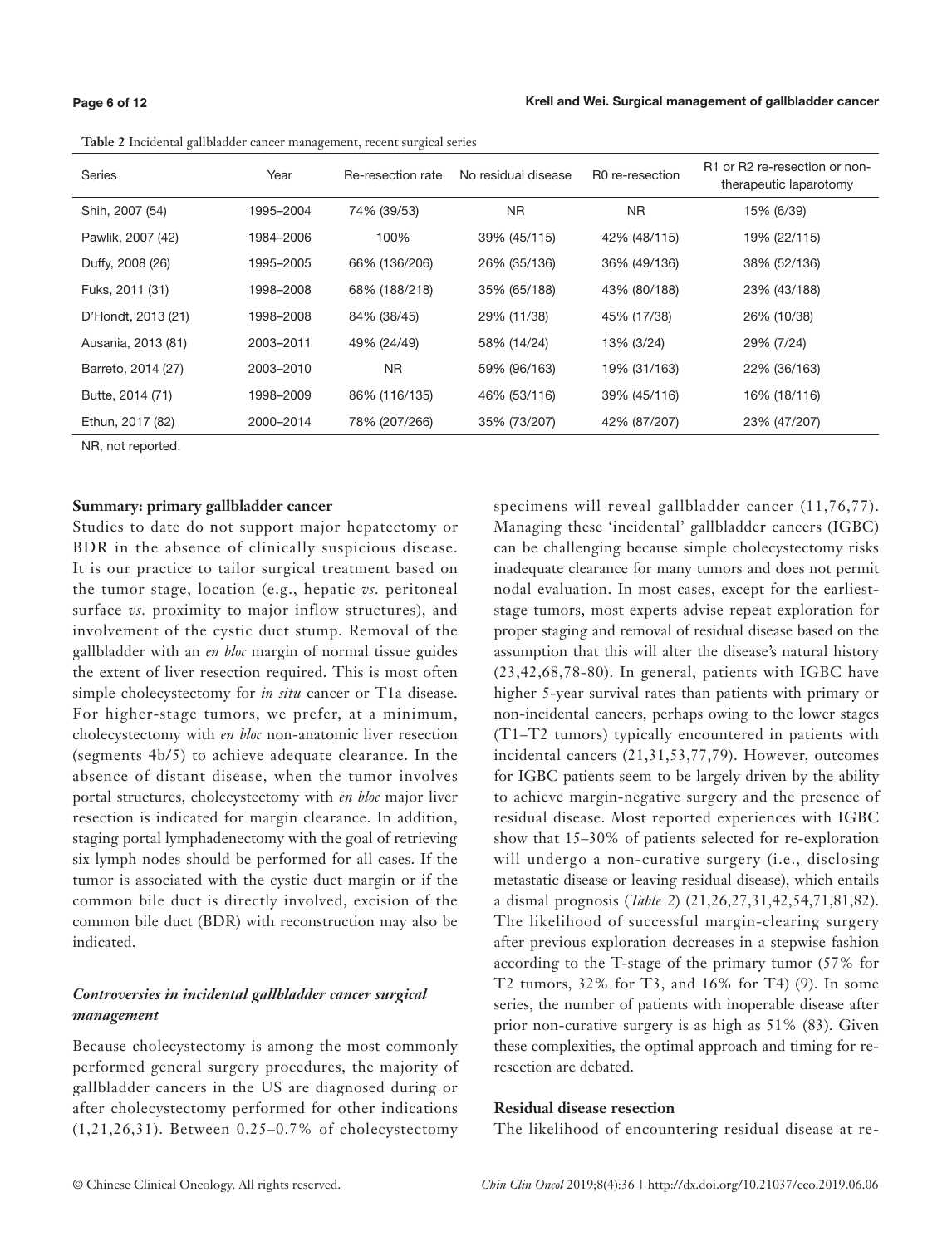| Initial T stage  | Any residual disease (% patients) | Nodal metastases (% patients) |
|------------------|-----------------------------------|-------------------------------|
| T <sub>1</sub> b | 38-50%                            | 13%                           |
| T <sub>2</sub>   | 57-61%                            | 27-33%                        |
| T <sub>3</sub>   | 77-85%                            | 46-59%                        |
| T <sub>4</sub>   | 79-100%                           | 69-100%                       |

**Table 3** Proportion of incidental gallbladder cancer patients with residual disease at re-exploration

From Fong et al. (9), Duffy et al. (26), Fuks et al. (31), Pawlik et al. (42), and Shindoh et al. (22).

exploration is directly related to the T-stage of the primary tumor (*Table 3*). Up to 60% of patients with T1b–T2 tumors harbor residual disease on re-exploration, either in the liver parenchyma adjacent to the gallbladder fossa, regional lymph nodes, or cystic duct stump (42,71). Lymph node metastases rates sharply rise once tumors extend through the muscularis (T2–T4). For patients at high risk of residual disease, performing diagnostic laparoscopy to evaluate resectability may avoid unnecessary laparotomy (40,54,84).

Most studies examining IGBC management have reported an association between re-resection and improved 5-year survival (9,31,53,74,79). For example, in a French multi-institution series re-resection was associated with a 26% survival advantage at 5 years (31). A German registry study reported a 16% survival advantage associated with re-resection in a similar setting (79). In both series, the association was most conspicuous for patients with T2 primary tumors but also applied to patients with T3 tumors. In other series, however, the association between re-resection and improved 5-year survival applied only to patients with T2 tumors (9,22,85).

There is a consistent association between the presence of residual disease and decreased 5-year survival across all primary tumor stages in IGBC (26,31,71,86). For example, Duffy *et al.* observed a median survival of 72 months among patients who underwent re-resection and were found to have no residual disease, compared to 19 months among patients with residual disease that was completely removed at re-resection (26). Similar findings have been reported by other groups (31). Recent work has focused on identifying patients likely to harbor residual disease, both for risk stratification and selection of high-risk patients who are optimal candidates for preoperative systemic chemotherapy or radiotherapy trials (87,88). These studies found that higher initial T stage, particularly T3 tumors, and poor tumor differentiation were associated with increased likelihood of residual disease.

## **Timing of margin-clearing surgery for incidental gallbladder cancer**

In general, re-resection for patients who have already undergone simple cholecystectomy occurs at the discretion of the treating surgeon with consideration of several factors, including recovery from the initial cholecystectomy, completion of preoperative staging, and addressing complications/optimizing comorbidities for a major operation. Most patients undergo reoperation within 2–3 months of their initial cholecystectomy, but across series, the reintervention interval spans weeks to years (9,31,71,81,82). While some surgeons are concerned about disease progression while waiting for reoperation, there is no evidence that reoperation timing influences disease progression, the proportion of unresectable tumors, or survival for patients able to undergo margin-negative resection (21,54,83). Ethun *et al.* examined the association between reoperation timing and overall survival for IGBC using a multi-institution registry (82). Reoperation within 4–8 weeks was associated with improved overall survival compared to early (<4 weeks) or later (>8 weeks) reoperation. The authors cautioned that selection bias and small numbers in the early re-operation group influenced their results, and the reasons underlying these observed survival differences are unknown.

Given the difficulties in predicting unresectable residual disease and the uncertain influence of re-resection on IGBC natural history, several groups have reported their experience using a 'test of time' approach, either with or without chemotherapy, to allow disease biology to manifest and facilitate patient selection for margin-clearing surgery (81,89). In these studies, fewer than half of patients selected for deferred intervention underwent re-resection, mostly due to metastatic disease progression (peritoneal and/or liver metastases) or lack of response on imaging. While a minority were able to undergo margin-clearing surgery, median survival in this highly select group was >50 months. In addition, patients with chemotherapy response (regardless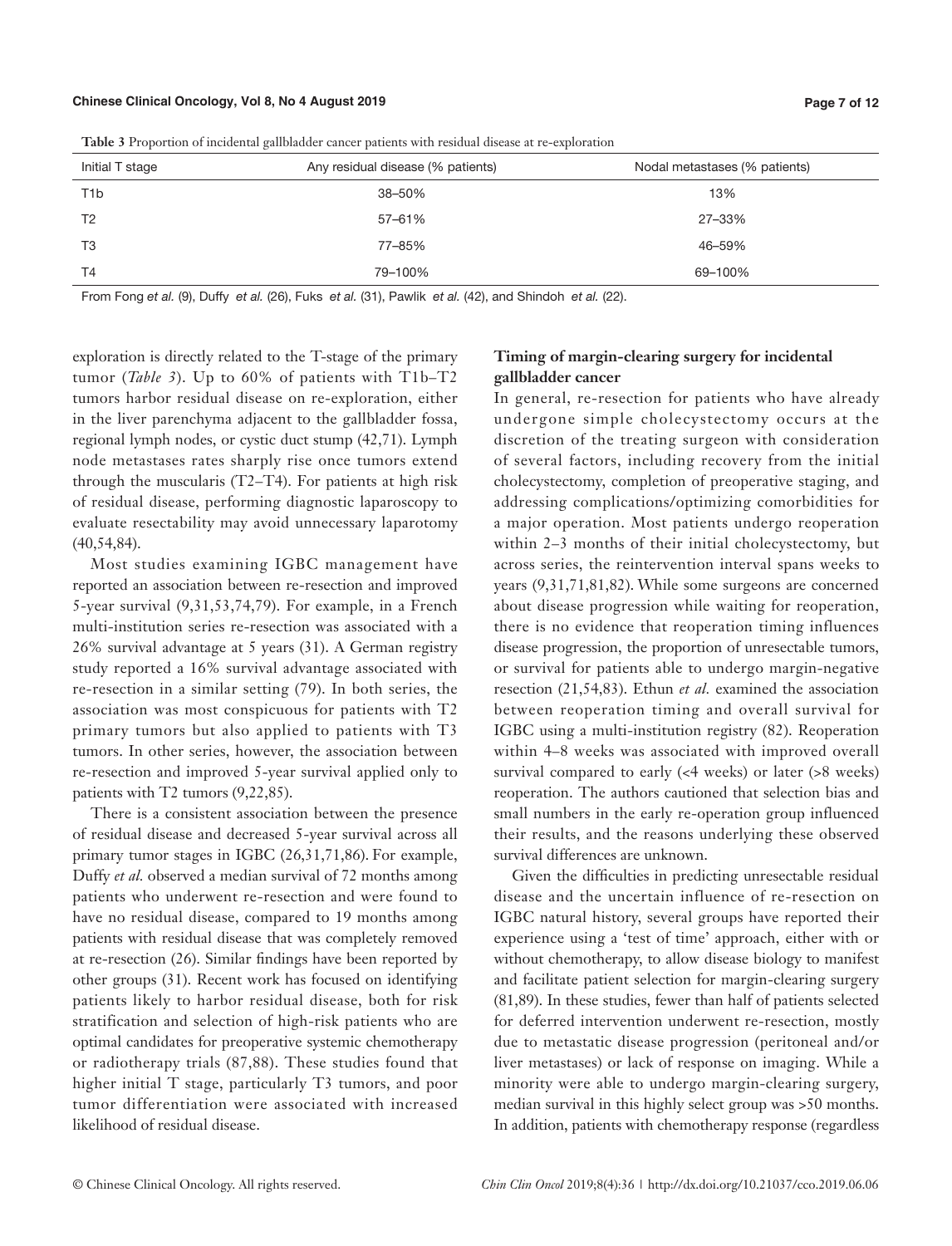#### **Page 8 of 12**

of selection for operation) showed a median survival of 12–13 months compared to four months for patients with progressive disease (89). Together these data indicate survival is better in those patients with favorable response to time or pre-surgical systemic treatment and able to undergo surgery. Thus, using time with or without other treatment modalities may be helpful for selecting IGBC patients for repeat surgery.

### **Port site resection**

Up to 20% of patients with gallbladder cancer who previously underwent laparoscopic cholecystectomy will develop peritoneal metastases at laparoscopic port sites (90,91). Many surgeons routinely excise port sites at reoperation in patients with IGBC (53,78,90,92). It is unclear whether this practice is associated with improved cancer-specific survival. In fact, at least two groups have been unable to demonstrate a survival difference associated with routine port site resection for patients undergoing reoperation for gallbladder cancer (93,94). Moreover, both French and US multi-institutional studies have shown recurrence rates between 30–40% regardless of port-site resection. The additional morbidity of port-site resection includes a 4–15% incisional hernia rate (91,93). Since portsite resection has not been shown to improve survival or significantly reduce recurrence, we believe it should be reserved for patients with a high clinical suspicion of portsite disease involvement.

### **Summary**

Incidentally identified gallbladder cancer presents some additional surgical considerations. While reoperation improves surgical staging and informs prognostication, between 25–60% of patients subject to re-exploration will have no residual disease and up to 60% will undergo a non-therapeutic operation. Patient selection for margin clearing surgery, the timing of the re-resection, the extent of surgery required and the use of multi-modality therapy need to be considered. To date the majority of studies addressing IGBC management report that outcomes following margin-clearing re-resection surgery are superior to simple cholecystectomy. The best results reported are for patients without residual disease selected for marginclearing surgery. Whether re-resection improves outcomes for patients with residual disease is unclear. When patients have recovered from their cholecystectomy, we recommend thorough restaging to rule out progressive or metastatic disease. In the absence of disease progression, marginclearing surgery is planned using the principles of surgical extent discussed above. Further studies are required to clarify the role of preoperative systemic therapy and/or radiation in this setting.

### Conclusions

Surgery remains a fundamental part of gallbladder cancer management and is the only potentially curative modality. The goals of resection include cholecystectomy to obtain clear margins and adequate tumor staging. Whether this is achieved in a single operation or two separate operations depends on the clinical scenario. The extent of surgery required for margin clearance should be based on the anatomical location of the primary tumor and clinical suspicion of residual disease. No clear survival advantage has been demonstrated for routine or prophylactic major hepatectomy or lymphadenectomy in the absence of macroscopic residual tumor. Reoperation for IGBC is controversial. Methods to improve patient selection for therapeutic reoperation are needed, such as deferred reoperation with or without systemic chemotherapy, especially among patients with T2 or T3 tumors. Given the poor survival associated with locally advanced tumors or nodal metastases despite adequate surgery, we recommend a multi-modal approach for patients with gallbladder cancer.

### Acknowledgments

None.

### **Footnote**

*Conflicts of Interest:* The authors have no conflicts of interest to declare.

*Ethical Statement*: The authors are accountable for all aspects of the work in ensuring that questions related to the accuracy or integrity of any part of the work are appropriately investigated and resolved.

### **References**

- 1. Butte JM, Matsuo K, Gonen M, et al. Gallbladder cancer: differences in presentation, surgical treatment, and survival in patients treated at centers in three countries. J Am Coll Surg 2011;212:50-61.
- 2. Stinton LM, Shaffer EA. Epidemiology of gallbladder disease: cholelithiasis and cancer. Gut Liver 2012;6:172-87.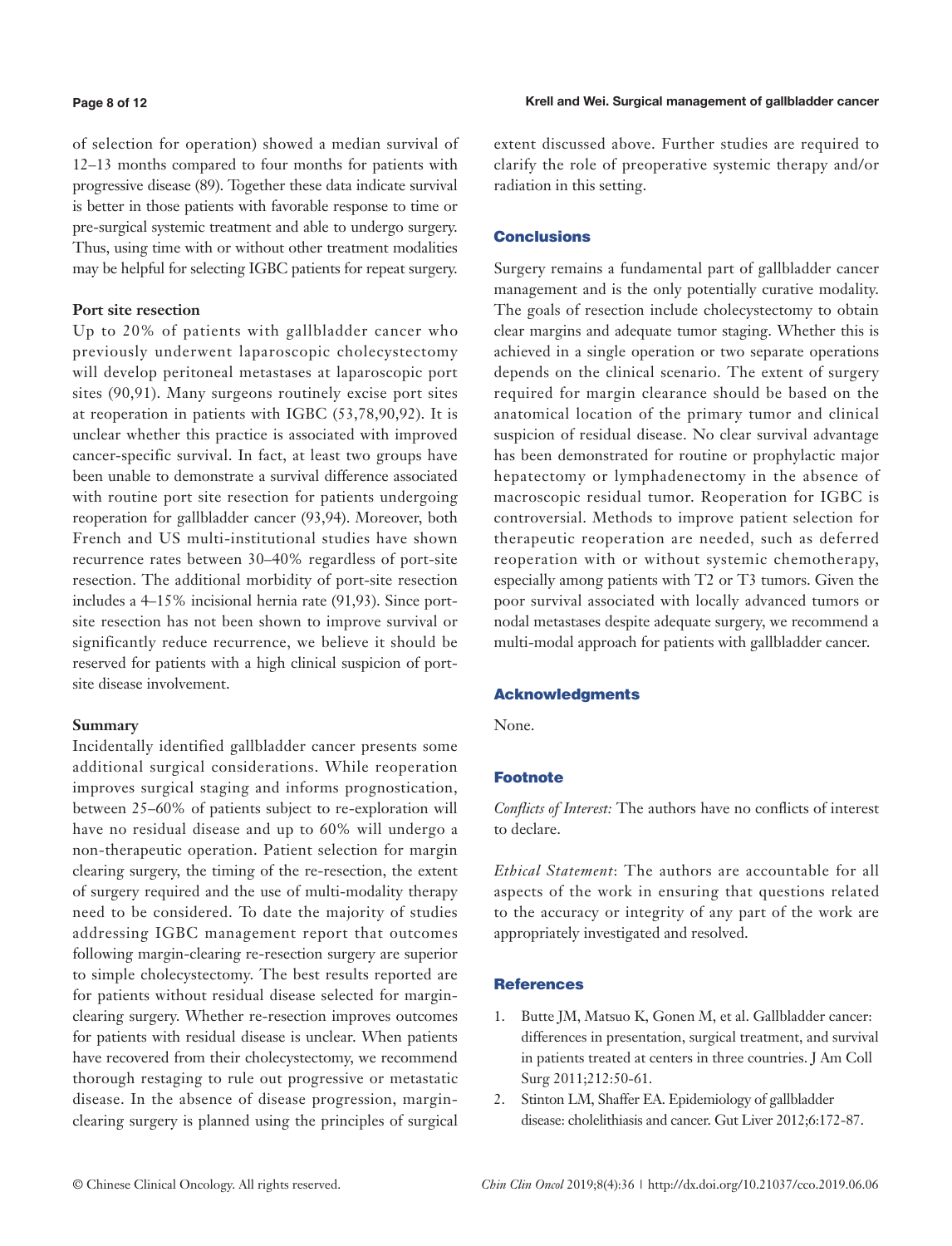- 3. Witjes CDM, van den Akker SAW, Visser O, et al. Gallbladder cancer in the Netherlands: incidence, treatment and survival patterns since 1989. Dig Surg 2012;29:92-8.
- 4. Are C, Ahmad H, Ravipati A, et al. Global epidemiological trends and variations in the burden of gallbladder cancer. J Surg Oncol 2017;115:580-90.
- 5. Narayan RR, Creasy JM, Goldman DA, et al. Regional differences in gallbladder cancer pathogenesis: Insights from a multi-institutional comparison of tumor mutations. Cancer 2019;125:575-85.
- 6. Siegel RL, Miller KD, Jemal A. Cancer statistics, 2019. CA: Cancer J Clin 2019;69:7-34.
- 7. Fortner JG, Pack GT. Clinical aspects of primary carcinoma of the gallbladder. AMA Arch Surg 1958;77:742-50.
- 8. Benoist S, Panis Y, Fagniez PL. Long-term results after curative resection for carcinoma of the gallbladder. Am J Surg 1998;175:118-22.
- 9. Fong Y, Jarnagin W, Blumgart LH. Gallbladder cancer: comparison of patients presenting initially for definitive operation with those presenting after prior noncurative intervention. Ann Surg 2000;232:557-69.
- 10. Takada T, Amano H, Yasuda H, et al. Is postoperative adjuvant chemotherapy useful for gallbladder carcinoma? Cancer 2002;95:1685-95.
- 11. Konstantinidis IT, Deshpande V, Genevay M, et al. Trends in presentation and survival for gallbladder cancer during a period of more than 4 decades: a single-institution experience. Arch Surg 2009;144:441-7.
- 12. Mayo SC, Shore AD, Nathan H, et al. National trends in the management and survival of surgically managed gallbladder adenocarcinoma over 15 years: a populationbased analysis. J Gastrointest Surg 2010;14:1578-91.
- 13. Primrose JN, Fox RP, Palmer DH, et al. Capecitabine compared with observation in resected biliary tract cancer (BILCAP): a randomised, controlled, multicentre, phase 3 study. Lancet Oncol 2019;20:663-73.
- 14. Glazer ES, Liu P, Abdalla EK, et al. Neither neoadjuvant nor adjuvant therapy increases survival after biliary tract cancer resection with wide negative margins. J Gastrointest Surg 2012;16:1666-71.
- 15. Ebata T, Hirano S, Konishi M, et al. Randomized clinical trial of adjuvant gemcitabine chemotherapy versus observation in resected bile duct cancer. Br J Surg 2018;105:192-202.
- 16. Edeline J, Benabdelghani M, Bertaut A, et al. Gemcitabine and oxaliplatin chemotherapy or surveillance in

resected biliary tract cancer (PRODIGE 12-ACCORD 18-UNICANCER GI): a randomized phase III study. J Clin Oncol 2019;37:658-67.

- 17. Malka D, Edeline J. Adjuvant capecitabine in biliary tract cancer: a standard option? Lancet Oncol 2019;20:606-8.
- 18. National Comprehensive Cancer Network. Hepatobiliary Cancers, version 2.2019. Available online: https://www. nccn.org/professionals/physician\_gls/pdf/hepatobiliary.pdf
- 19. Fong Y, Wagman L, Gonen M, et al. Evidence-based gallbladder cancer staging: changing cancer staging by analysis of data from the National Cancer Database. Ann Surg 2006;243:767-71; discussion 771-4.
- 20. Kayahara M, Nagakawa T, Nakagawara H, et al. Prognostic factors for gallbladder cancer in Japan. Ann Surg 2008;248:807-14.
- 21. D'Hondt M, Lapointe R, Benamira Z, et al. Carcinoma of the gallbladder: patterns of presentation, prognostic factors and survival rate. An 11-year single centre experience. Eur J Surg Oncol 2013;39:548-53.
- 22. Shindoh J, de Aretxabala X, Aloia TA, et al. Tumor location is a strong predictor of tumor progression and survival in T2 gallbladder cancer: an international multicenter study. Ann Surg 2015;261:733-9.
- 23. Ethun CG, Le N, Lopez-Aguiar AG, et al. Pathologic and prognostic implications of incidental versus nonincidental gallbladder cancer: a 10-institution study from the United States Extrahepatic Biliary Malignancy Consortium. Am Surg 2017;83:679-86.
- 24. Oweira H, Mehrabi A, Giryes A, et al. External validation of the 8th American Joint Committee on Cancer staging system for gall bladder carcinoma. J Gastrointest Oncol 2018;9:1084-90.
- 25. Jarnagin WR, Ruo L, Little SA, et al. Patterns of initial disease recurrence after resection of gallbladder carcinoma and hilar cholangiocarcinoma: implications for adjuvant therapeutic strategies. Cancer 2003;98:1689-700.
- 26. Duffy A, Capanu M, Abou-Alfa GK, et al. Gallbladder cancer (GBC): 10-year experience at Memorial Sloan-Kettering Cancer Centre (MSKCC). J Surg Oncol 2008;98:485-9.
- 27. Barreto SG, Pawar S, Shah S, et al. Patterns of failure and determinants of outcomes following radical reresection for incidental gallbladder cancer. World J Surg 2014;38:484-9.
- 28. Jung W, Jang JY, Kang MJ, et al. Effects of surgical methods and tumor location on survival and recurrence patterns after curative resection in patients with T2 gallbladder cancer. Gut Liver 2016;10:140-6.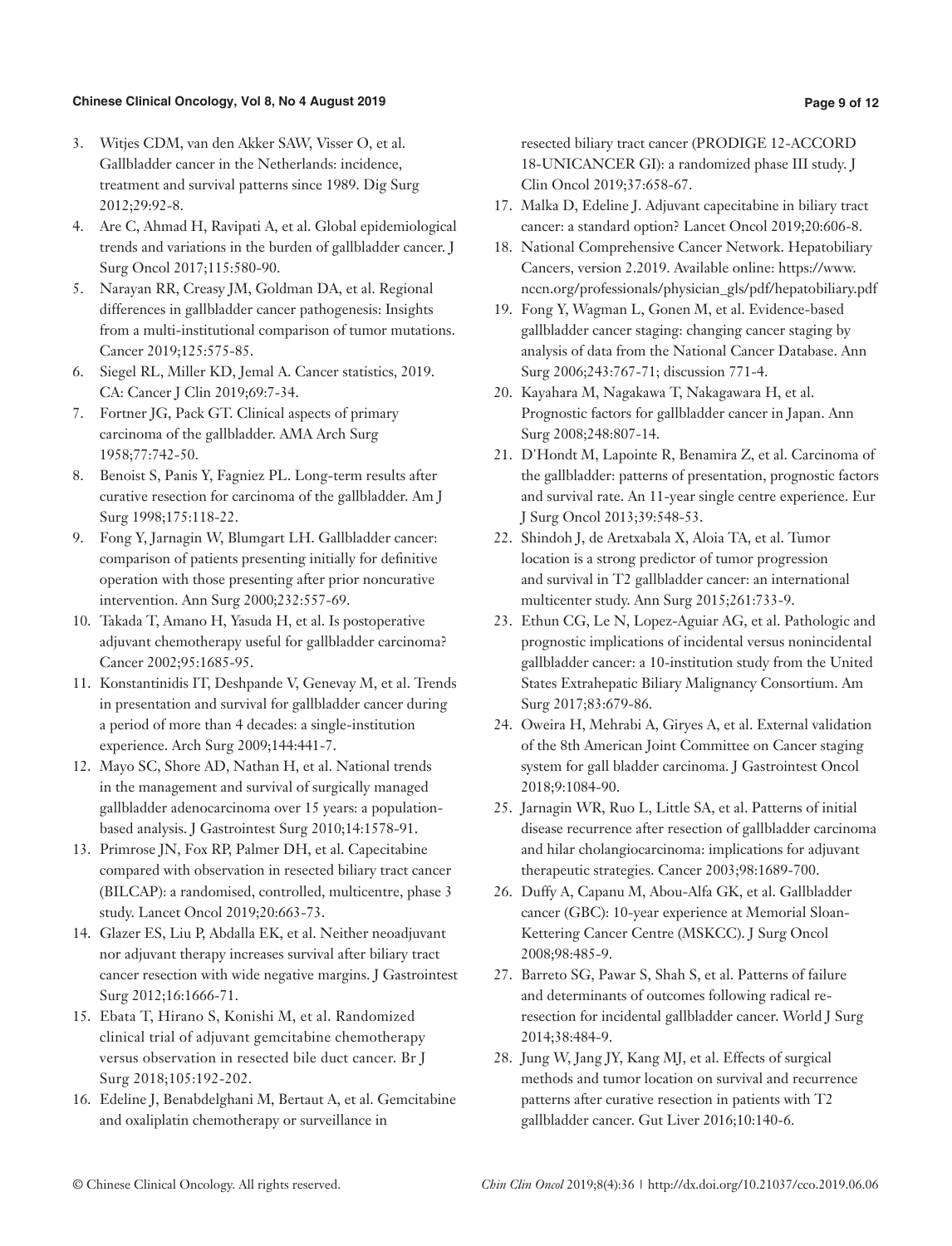### Krell and Wei. Surgical management of gallbladder cancer

### **Page 10 of 12**

- 29. Margonis GA, Gani F, Buettner S, et al. Rates and patterns of recurrence after curative intent resection for gallbladder cancer: a multi-institution analysis from the US Extrahepatic Biliary Malignancy Consortium. HPB (Oxford) 2016;18:872-8.
- 30. Aloia TA, Jarufe N, Javle M, et al. Gallbladder cancer: expert consensus statement. HPB (Oxford) 2015;17:681-90.
- 31. Fuks D, Regimbeau JM, Le Treut YP, et al. Incidental gallbladder cancer by the AFC-GBC-2009 Study Group. World J Surg 2011;35:1887-97.
- 32. Hawkins WG, DeMatteo RP, Jarnagin WR, et al. Jaundice predicts advanced disease and early mortality in patients with gallbladder cancer. Ann Surg Oncol 2004;11:310-5.
- 33. Regimbeau JM, Fuks D, Bachellier P, et al. Prognostic value of jaundice in patients with gallbladder cancer by the AFC-GBC-2009 study group. Eur J Surg Oncol 2011;37:505-12.
- 34. Ito H, Hann LE, D'Angelica M, et al. Polypoid lesions of the gallbladder: diagnosis and followup. J Am Coll Surg 2009;208:570-5.
- 35. Park JY, Hong SP, Kim YJ, et al. Long-term follow up of gallbladder polyps. J Gastroenterol Hepatol 2009;24:219-22.
- 36. Zhu AX, Pawlik TM, Kooby DA, et al. Gallbladder. In: Amin MB, editor. AJCC Cancer Staging Manual. 8th ed. Chicago, IL: Springer, 2017.
- 37. Corvera CU, Blumgart LH, Akhurst T, et al. 18F-fluorodeoxyglucose positron emission tomography influences management decisions in patients with biliary cancer. J Am Coll Surg 2008;206:57-65.
- 38. Butte JM, Redondo F, Waugh E, et al. The role of PET-CT in patients with incidental gallbladder cancer. HPB (Oxford) 2009;11:585-91.
- 39. Butte JM, Gonen M, Allen PJ, et al. The role of laparoscopic staging in patients with incidental gallbladder cancer. HPB (Oxford) 2011;13:463-72.
- 40. Davidson JT, Jin LX, Krasnick B, et al. Staging laparoscopy among three subtypes of extra-hepatic biliary malignancy: a 15-year experience from 10 institutions. J Surg Oncol 2019;119:288-94.
- 41. Leung U, Pandit-Taskar N, Corvera CU, et al. Impact of pre-operative positron emission tomography in gallbladder cancer. HPB (Oxford) 2014;16:1023-30.
- 42. Pawlik TM, Gleisner AL, Vigano L, et al. Incidence of finding residual disease for incidental gallbladder carcinoma: implications for re-resection. J Gastrointest Surg 2007;11:1478-86; discussion 1486-7.
- 43. Birnbaum DJ, Viganò L, Russolillo N, et al. Lymph node metastases in patients undergoing surgery for a gallbladder

cancer. extension of the lymph node dissection and prognostic value of the lymph node ratio. Ann Surg Oncol 2015;22:811-8.

- 44. Chijiiwa K, Noshiro H, Nakano K, et al. Role of surgery for gallbladder carcinoma with special reference to lymph node metastasis and stage using Western and Japanese classification systems. World J Surg 2000;24:1271-6; discussion 1277.
- 45. Meng H, Wang X, Fong Y, et al. Outcomes of radical surgery for gallbladder cancer patients with lymphatic metastases. Jpn J Clin Oncol 2011;41:992-8.
- 46. Kishi Y, Shimada K, Hata S, et al. Definition of T3/4 and regional lymph nodes in gallbladder cancer: which is more valid, the UICC or the Japanese Staging System? Ann Surg Oncol 2012;19:3567-73.
- 47. Kelly KJ, Dukleska K, Kuk D, et al. Prognostic significance of the highest peripancreatic lymph node in biliary tract adenocarcinoma. Ann Surg Oncol 2014;21:979-85.
- 48. Shirai Y, Yoshida K, Tsukada K, et al. Identification of the regional lymphatic system of the gallbladder by vital staining. Br J Surg 1992;79:659-62.
- 49. Ito H, Ito K, D'Angelica M, et al. Accurate staging for gallbladder cancer: implications for surgical therapy and pathological assessment. Ann Surg 2011;254:320-5.
- 50. Amini N, Kim Y, Wilson A, et al. Prognostic Implications of lymph node status for patients with gallbladder cancer: a multi-institutional study. Ann Surg Oncol 2016;23:3016-23.
- 51. Blumgart LH, Hann LE. Surgical and radiologic anatomy of the liver, biliary tract and pancreas. In: Blumgart LH, editor. Surgery of the Liver, Biliary Tract and Pancreas. 4th ed. Philadelphia, PA: Saunders, 2007:31-57.
- 52. Qadan M, Kingham TP. Technical aspects of gallbladder cancer surgery. Surg Clin North Am 2016;96:229-45.
- 53. Foster JM, Hoshi H, Gibbs JF, et al. Gallbladder cancer: defining the indications for primary radical resection and radical re-resection. Ann Surg Oncol 2007;14:833-40.
- 54. Shih SP, Schulick RD, Cameron JL, et al. Gallbladder cancer: the role of laparoscopy and radical resection. Ann Surg 2007;245:893-901.
- 55. D'Angelica M, Dalal KM, DeMatteo RP, et al. Analysis of the extent of resection for adenocarcinoma of the gallbladder. Ann Surg Oncol 2009;16:806-16.
- 56. Cubertafond P, Gainant A, Cucchiaro G. Surgical treatment of 724 carcinomas of the gallbladder. Results of the French Surgical Association Survey. Ann Surg 1994;219:275-80.
- 57. Araida T, Higuchi R, Hamano M, et al. Hepatic resection in 485 R0 pT2 and pT3 cases of advanced carcinoma of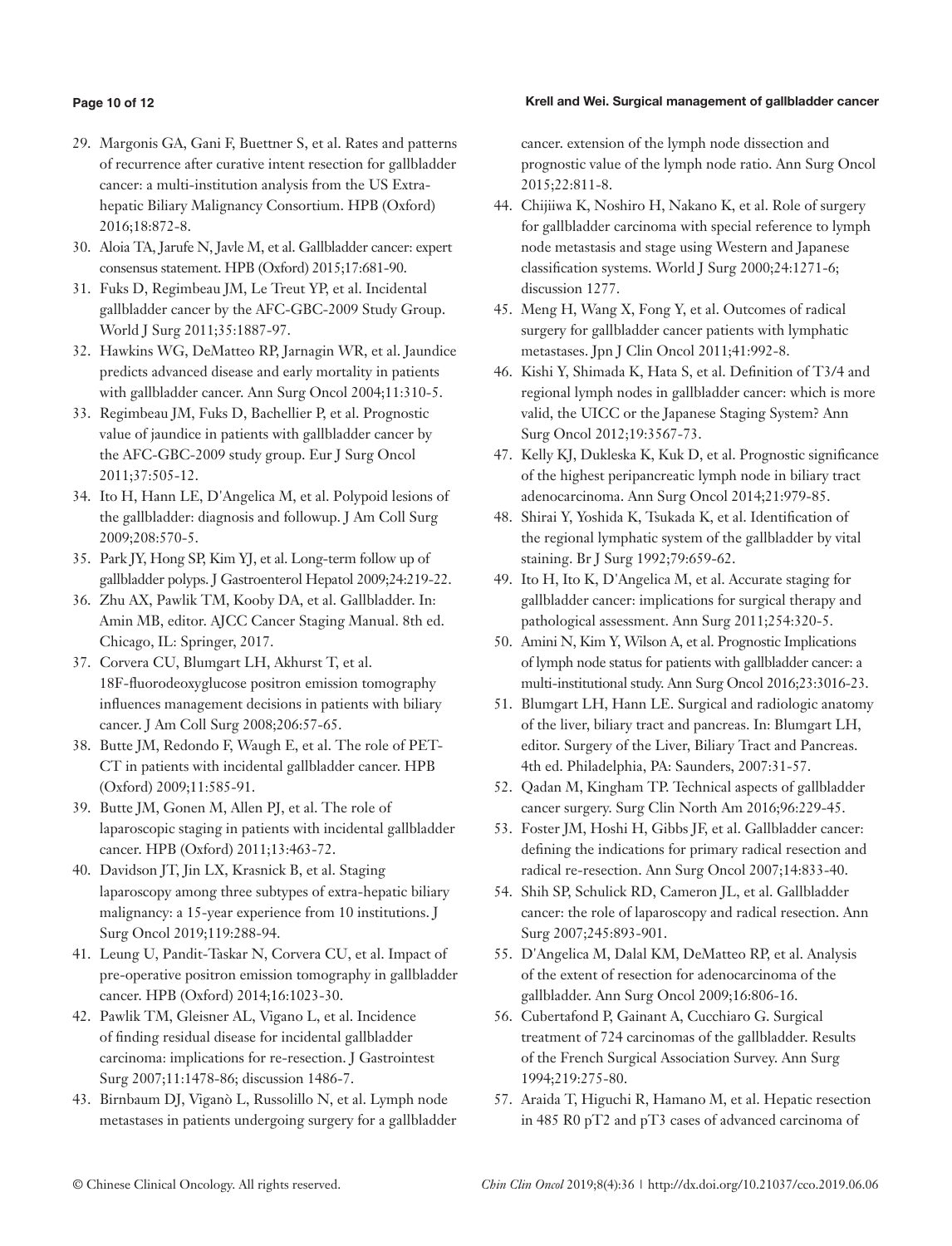### **Page 11 of 12**

the gallbladder: results of a Japanese Society of Biliary Surgery survey—a multicenter study. J Hepatobiliary Pancreat Surg 2009;16:204-15.

- 58. Shirai Y, Yoshida K, Tsukada K, et al. Radical surgery for gallbladder carcinoma. Long-term results. Ann Surg 1992;216:565-8.
- 59. Gani F, Buettner S, Margonis GA, et al. Assessing the impact of common bile duct resection in the surgical management of gallbladder cancer. J Surg Oncol 2016;114:176-80.
- 60. Araida T, Higuchi R, Hamano M, et al. Should the extrahepatic bile duct be resected or preserved in R0 radical surgery for advanced gallbladder carcinoma? Results of a Japanese Society of Biliary Surgery Survey: a multicenter study. Surg Today 2009;39:770-9.
- 61. Koh CY, Demirjian AN, Chen WP, et al. Validation of revised American Joint Committee on Cancer Staging for gallbladder cancer based on a single institution experience. Am Surg 2013;79:1045-9.
- 62. Kondo S, Nimura Y, Hayakawa N, et al. Regional and paraaortic lymphadenectomy in radical surgery for advanced gallbladder carcinoma. Br J Surg 2000;87:418-22.
- 63. Lee SE, Kim SW, Han HS, et al. Surgical strategy for T2 gallbladder cancer: nationwide multicenter survey in Korea. J Korean Med Sci 2018;33:e186.
- 64. Shirai Y, Sakata J, Wakai T, et al. Assessment of lymph node status in gallbladder cancer: location, number, or ratio of positive nodes. World J Surg Oncol 2012;10:87.
- 65. Tsilimigras DI, Hyer JM, Paredes AZ, et al. The optimal number of lymph nodes to evaluate among patients undergoing surgery for gallbladder cancer: Correlating the number of nodes removed with survival in 6531 patients. J Surg Oncol 2019;119:1099-107.
- 66. Negi SS, Singh A, Chaudhary A. Lymph nodal involvement as prognostic factor in gallbladder cancer: location, count or ratio? J Gastrointest Surg 2011;15:1017-25.
- 67. Liu GJ, Li XH, Chen YX, et al. Radical lymph node dissection and assessment: impact on gallbladder cancer prognosis. World J Gastroenterol 2013;19:5150.
- 68. Aretxabala X, Ivan R, Hepp J, et al. Early gallbladder cancer: is further treatment necessary? J Surg Oncol 2009;100:589-93.
- 69. Lee SE, Jang JY, Lim CS, et al. Systematic review on the surgical treatment for T1 gallbladder cancer. World J Gastroenterol 2011;17:174-80.
- 70. Hari DM, Howard JH, Leung AM, et al. A 21-year analysis of stage I gallbladder carcinoma: is cholecystectomy alone adequate? HPB (Oxford) 2013;15:40-8.
- 71. Butte JM, Kingham TP, Gonen M, et al. Residual disease predicts outcomes after definitive resection for incidental gallbladder cancer. J Am Coll Surg 2014;219:416-29.
- 72. Goetze TO, Paolucci V. Immediate re-resection of T1 incidental gallbladder carcinomas: a survival analysis of the German Registry. Surg Endosc 2008;22:2462-5.
- 73. Lee SE, Jang JY, Kim SW, et al. Surgical strategy for T1 gallbladder cancer: a nationwide multicenter survey in South Korea. Ann Surg Oncol 2014;21:3654-60.
- 74. Choi SB, Han HJ, Kim CY, et al. Surgical outcomes and prognostic factors for T2 gallbladder cancer following surgical resection. J Gastrointest Surg 2010;14:668-78.
- 75. Lee W, Jeong CY, Jang JY, et al. Do hepatic-sided tumors require more extensive resection than peritoneal-sided tumors in patients with T2 gallbladder cancer? Results of a retrospective multicenter study. Surgery 2017;162:515-24.
- 76. Choi KS, Choi SB, Park P, et al. Clinical characteristics of incidental or unsuspected gallbladder cancers diagnosed during or after cholecystectomy: a systematic review and meta-analysis. World J Gastroenterol 2015;21:1315-23.
- 77. Lundgren L, Muszynska C, Ros A, et al. Are incidental gallbladder cancers missed with a selective approach of gallbladder histology at cholecystectomy? World J Surg 2018;42:1092-9.
- 78. Fong Y, Heffernan N, Blumgart LH. Gallbladder carcinoma discovered during laparoscopic cholecystectomy: aggressive reresection is beneficial. Cancer 1998;83:423-7.
- 79. Goetze TO, Paolucci V. Adequate extent in radical reresection of incidental gallbladder carcinoma: analysis of the German Registry. Surg Endosc 2010;24:2156-64.
- 80. Søreide K, Guest RV, Harrison EM, et al. Systematic review of management of incidental gallbladder cancer after cholecystectomy: management of incidental gallbladder cancer after cholecystectomy. Br J Surg 2019;106:32-45.
- 81. Ausania F, Tsirlis T, White SA, et al. Incidental pT2 T3 gallbladder cancer after a cholecystectomy: outcome of staging at 3 months prior to a radical resection. HPB (Oxford) 2013;15:633-7.
- 82. Ethun CG, Postlewait LM, Le N, et al. Association of optimal time interval to re-resection for incidental gallbladder cancer with overall survival: a multi-institution analysis from the US Extrahepatic Biliary Malignancy Consortium. JAMA Surg 2017;152:143-9.
- 83. Tsirlis T, Ausania F, White S, et al. Implications of the index cholecystectomy and timing of referral for radical resection of advanced incidental gallbladder cancer. Ann R